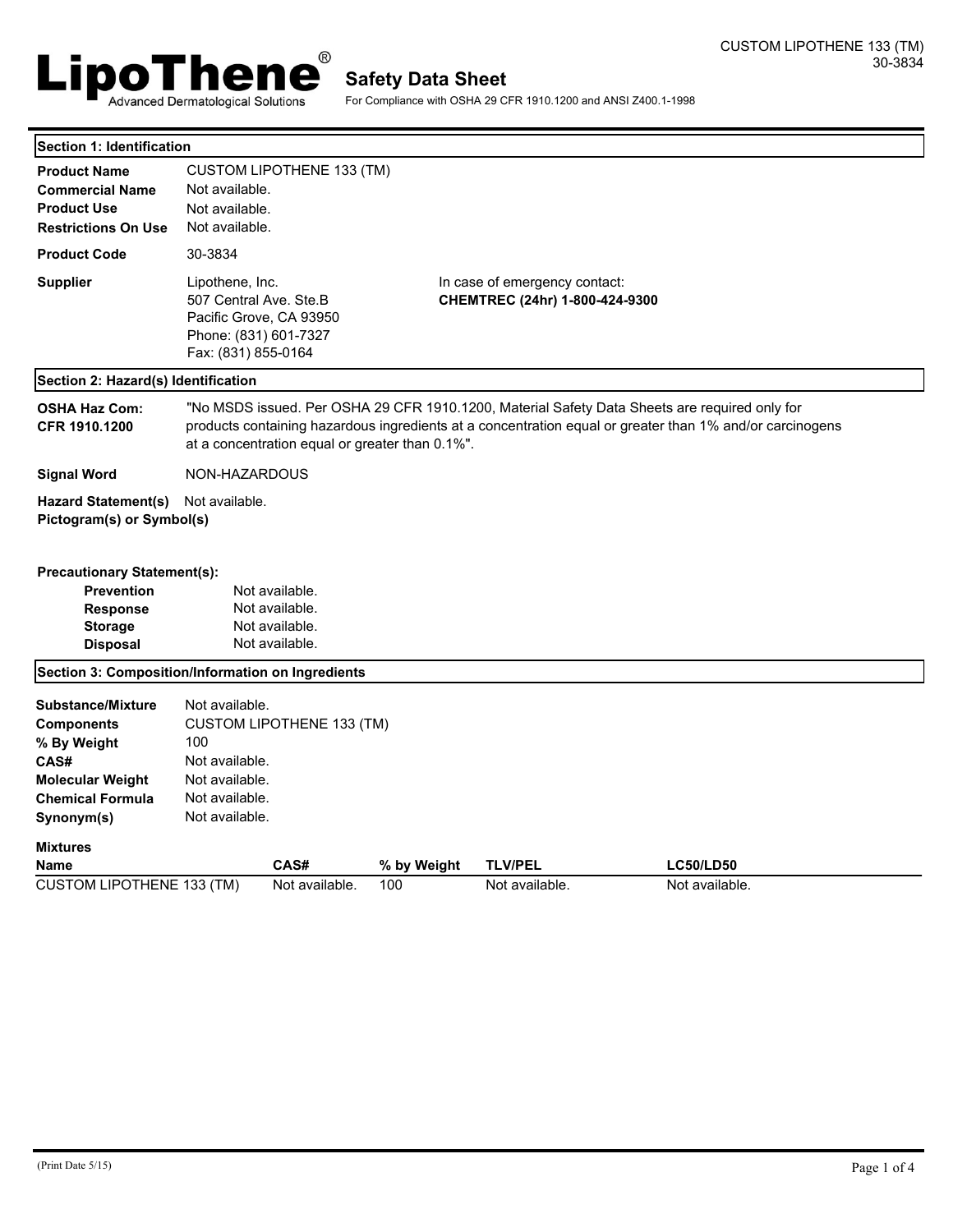

For Compliance with OSHA 29 CFR 1910.1200 and ANSI Z400.1-1998

| <b>Section 4: First-Aid Measures</b>                    |                                                                                                                                                                                                                                                                 |  |  |  |  |
|---------------------------------------------------------|-----------------------------------------------------------------------------------------------------------------------------------------------------------------------------------------------------------------------------------------------------------------|--|--|--|--|
| <b>Inhalation</b>                                       | Not available.                                                                                                                                                                                                                                                  |  |  |  |  |
| <b>Skin Contact</b>                                     | Wash with soap and water. Get medical attention if irritation develops.                                                                                                                                                                                         |  |  |  |  |
| <b>Eye Contact</b>                                      | Check for and remove any contact lenses. In case of contact, immediately flush eyes With plenty of water for at least 15<br>minutes.                                                                                                                            |  |  |  |  |
| Ingestion                                               | Do not induce vomiting unless directed to do so by medical personnel. Never give Anything by mouth to an<br>unconscious person. If large quantities of this material are Swallowed call physician immediately. Loosen tight clothing.<br>Get medical attention. |  |  |  |  |
| <b>Symptoms/Effects</b>                                 |                                                                                                                                                                                                                                                                 |  |  |  |  |
| Acute                                                   | Not available.                                                                                                                                                                                                                                                  |  |  |  |  |
| <b>Delayed</b>                                          | Not available.                                                                                                                                                                                                                                                  |  |  |  |  |
| <b>Immediate Medical Attention</b>                      |                                                                                                                                                                                                                                                                 |  |  |  |  |
| Not available.                                          |                                                                                                                                                                                                                                                                 |  |  |  |  |
| <b>Section 5: Fire-Fighting Measures</b>                |                                                                                                                                                                                                                                                                 |  |  |  |  |
| <b>Suitable Extinguishing Media</b><br>Not available.   |                                                                                                                                                                                                                                                                 |  |  |  |  |
| <b>Unsuitable Extinguishing Media</b><br>Not available. |                                                                                                                                                                                                                                                                 |  |  |  |  |
| <b>Products of Combustion</b><br>Not available.         |                                                                                                                                                                                                                                                                 |  |  |  |  |
| Not available.                                          | <b>Firefighters Special Equipment and Precautions</b>                                                                                                                                                                                                           |  |  |  |  |
| Section 6: Accidental Release Measures                  |                                                                                                                                                                                                                                                                 |  |  |  |  |
| Not available.                                          |                                                                                                                                                                                                                                                                 |  |  |  |  |
| Section 7: Handling and Storage                         |                                                                                                                                                                                                                                                                 |  |  |  |  |
| Not available.                                          |                                                                                                                                                                                                                                                                 |  |  |  |  |
|                                                         | <b>Section 8: Exposure Controls/Personal Protection</b>                                                                                                                                                                                                         |  |  |  |  |
| <b>Exposure Limits</b>                                  | Not available.                                                                                                                                                                                                                                                  |  |  |  |  |
| <b>Engineering Controls</b>                             | Not available.                                                                                                                                                                                                                                                  |  |  |  |  |

**Personal Protection** Not available.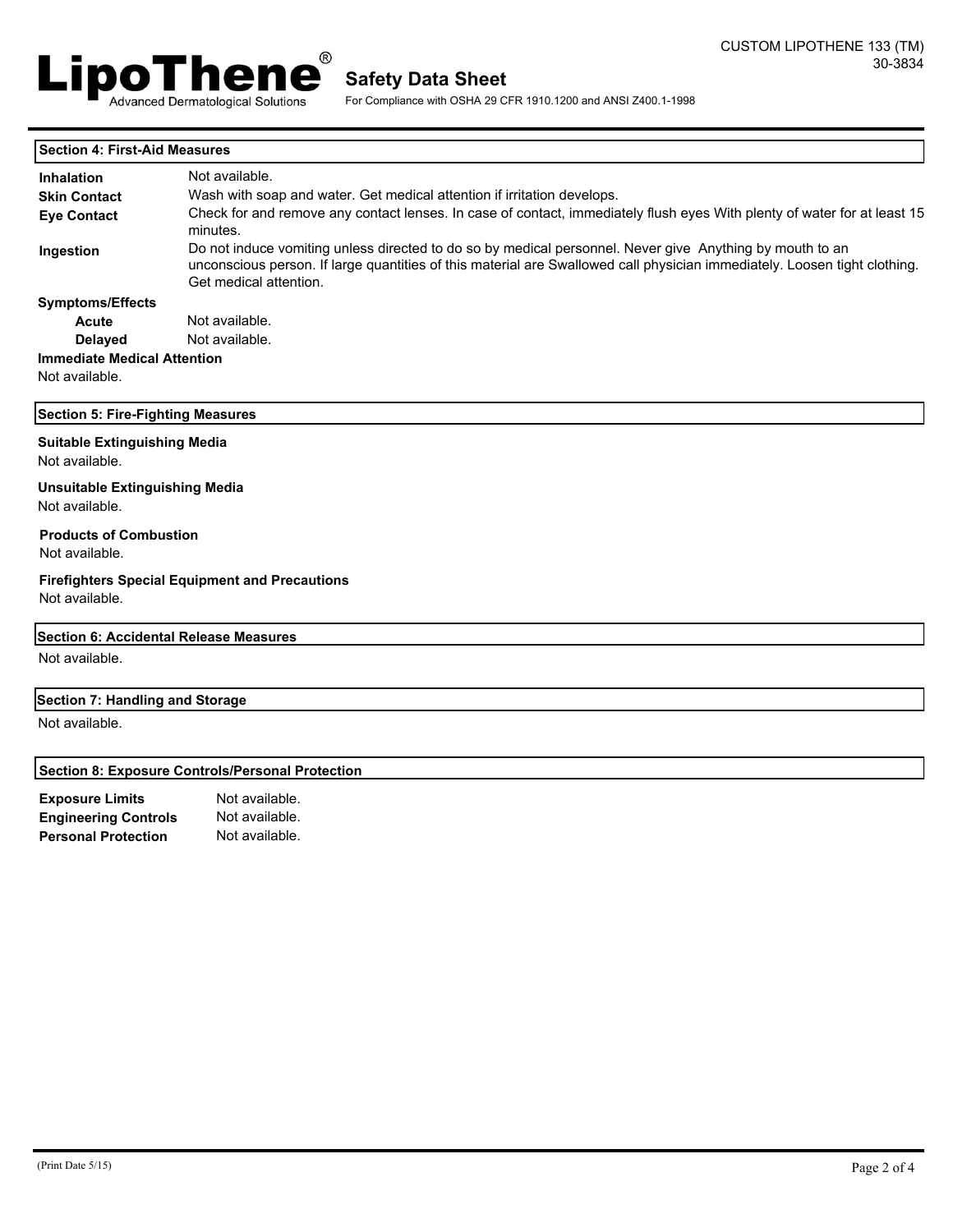

For Compliance with OSHA 29 CFR 1910.1200 and ANSI Z400.1-1998

| <b>Section 9: Physical and Chemical Properties</b>                                                                                                                                   |                                                                                                          |                                                                             |                                                                                    |  |  |
|--------------------------------------------------------------------------------------------------------------------------------------------------------------------------------------|----------------------------------------------------------------------------------------------------------|-----------------------------------------------------------------------------|------------------------------------------------------------------------------------|--|--|
| Appearance<br>Odor<br><b>Odor Threshold</b>                                                                                                                                          | Clear, translucent, thick gel.<br>Odorless.<br>Not available.                                            |                                                                             |                                                                                    |  |  |
| <b>Melting Point</b><br><b>Freezing Point</b><br><b>Boiling Point/Range</b><br><b>Decomposition temperature</b>                                                                      | Not available.<br>Not available.<br>Boiling does not occur burn.<br>Not available.                       | pH<br><b>Vapor Pressure</b><br><b>Vapor Density</b><br><b>Viscosity</b>     | Not available.<br>Not available.<br>Not available.<br>Viscous petrolatum like gel. |  |  |
| <b>Partition Coefficient:</b><br>n-octanol/water                                                                                                                                     | Not available.                                                                                           | <b>Evaporation Rate</b>                                                     | Not available.                                                                     |  |  |
| <b>Flash Point</b><br><b>Flammability</b>                                                                                                                                            | Not available.<br>Not available.                                                                         | <b>Autoignition temperature</b><br><b>Flammability or Explosive Limits:</b> | Not available.                                                                     |  |  |
|                                                                                                                                                                                      |                                                                                                          | Not available.<br>Lower<br>Not available.<br><b>Upper</b>                   |                                                                                    |  |  |
| Solubility(ies)<br>Other                                                                                                                                                             | Insoluble in water and alcohol.<br>Not available.                                                        |                                                                             |                                                                                    |  |  |
| <b>Section 10: Stability and Reactivity</b>                                                                                                                                          |                                                                                                          |                                                                             |                                                                                    |  |  |
| Reactivity<br><b>Chemical Stability</b><br><b>Hazardous Polymerization</b><br><b>Conditions to Avoid</b><br><b>Incompatible Materials</b><br><b>Hazardous Decomposition Products</b> | Not available.<br>Not available.<br>Not available.<br>Not available.<br>Not available.<br>Not available. |                                                                             |                                                                                    |  |  |
| <b>Section 11: Toxicological Information</b>                                                                                                                                         |                                                                                                          |                                                                             |                                                                                    |  |  |
| <b>RTECS</b>                                                                                                                                                                         | Not available.                                                                                           |                                                                             |                                                                                    |  |  |
| <b>Acute Toxicity</b><br>Not available.                                                                                                                                              |                                                                                                          |                                                                             |                                                                                    |  |  |
| <b>Skin Corrosion/Irritation</b><br>Not available.                                                                                                                                   |                                                                                                          |                                                                             |                                                                                    |  |  |
| <b>Serious Eye Damage/Irritation</b><br>Not available.                                                                                                                               |                                                                                                          |                                                                             |                                                                                    |  |  |
| <b>Respiratory or Skin Sensitization</b><br>Not available.                                                                                                                           |                                                                                                          |                                                                             |                                                                                    |  |  |
| <b>Germ Cell Mutagenicity</b><br>Not available.                                                                                                                                      |                                                                                                          |                                                                             |                                                                                    |  |  |
| Carcinogenicity<br>Not available.                                                                                                                                                    |                                                                                                          |                                                                             |                                                                                    |  |  |
| <b>Reproductive Toxicity</b><br>Not available.                                                                                                                                       |                                                                                                          |                                                                             |                                                                                    |  |  |
| <b>Routes of Entry</b><br>Not available.                                                                                                                                             |                                                                                                          |                                                                             |                                                                                    |  |  |
| <b>Symptoms Related to Exposure</b><br>Not available.                                                                                                                                |                                                                                                          |                                                                             |                                                                                    |  |  |